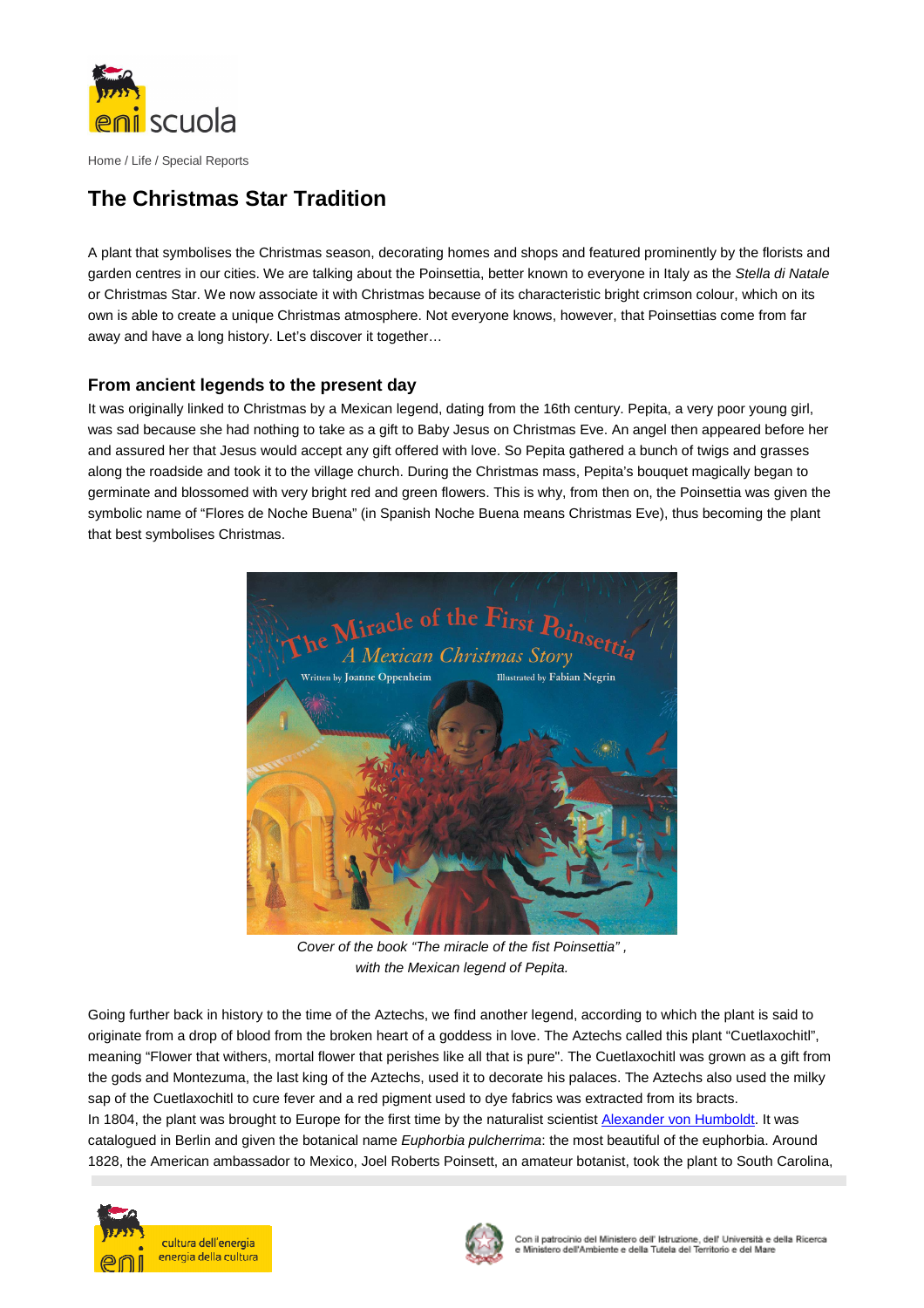

Home / Life / Special Reports

in the United States. And it was precisely there, in honour of Poinsett, that it began to be called "Poinsettia". Moreover, since 12 December 1852 – the anniversary of Poinsett's death – in the United States "Poinsettia Day" is celebrated. It has become a tradition to exchange Poinsettias on this day – a nice custom that is beginning to catch on in Europe too.



Poinsettia tree in Mexico

From South Carolina, the plant spread to various parts of the United States where the climate was sufficiently warm, including California. Fascinated by the beauty of the red plants that grew wild close to his ranch in California, a plant grower called Paul Ecke decided to start cultivating them. He then began selling the cut branches at Christmas, expanding sales to the whole of the United States. It was apparently the Ecke family's marketing that promoted and spread the association between Poinsettias and Christmas all over the world.

## **A little botany…**

In its wild state, the Poinsettia is a bush that flourishes in the sub-tropical climate of Mexico and grows to as much as 4 metres in height. Its greatest beauty is without a doubt its "blooms" but, contrary to what is generally thought, its flowers, known as cyathia, are not red but yellow and are surrounded by a crown of red bracts. In botany, bracts are modified leaves that accompany flowers or inflorescences. The actual leaves are green but during the winter period they are almost entirely hidden by their red "sister" leaves.



The cyathium, the Poinsettia flower, surrounded by a crown of red bracts.